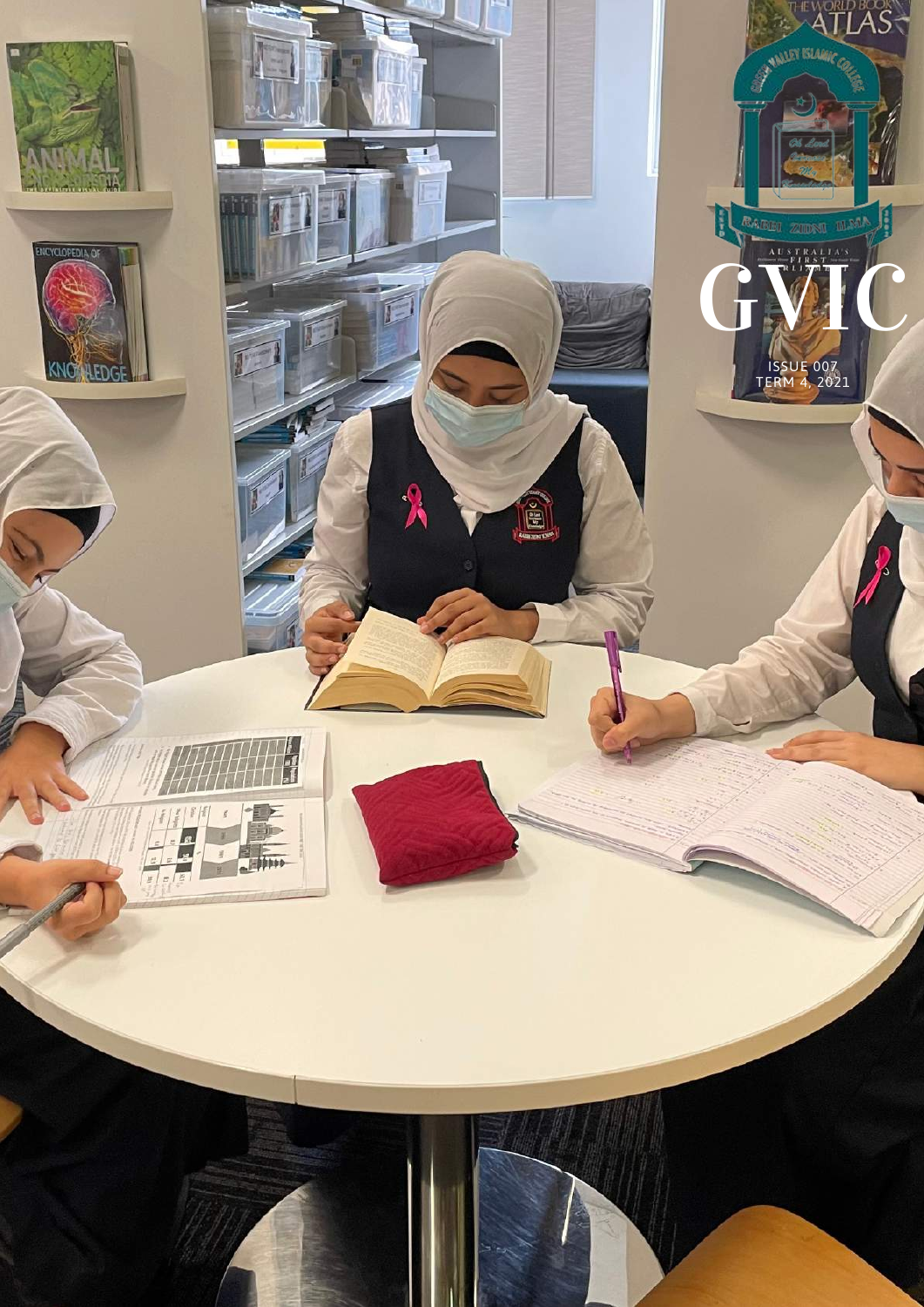ISSUE 007 NOVEMBER 2021

# GVIC Voice

*Green Valley Islamic College Newsletter*

Principal's Foreword: Mr Jay **Halai** 

Secondary School Report: Mrs Saireen Hussain

Primary School Report: Mrs Samina Ali

**ICT Report: Mr Issam Ibrahim** 

Alumni Report: Ms Soussan Raad & Mr Faraaz Aboo

# *In This Issue* Principal's Foreword Mr Jay Halai

Assalamu Alaykum

The doors to Green Valley Islamic College have been opened again and it has been brilliant to see the smiling faces on our young and enthusiastic students as they returned once again to face to face learning. The likes of Nelson Mandela have touted education as *"the most powerful weapon which you can use to change the world"* and there is no doubting that face to face education is our most effective means of conveying this paradigm. Yet nevertheless, I think it is necessary to acknowledge and applaud all out staff, parents and students for the hard work, dedication and perseverance demonstrated throughout the period of remote learning. The events of the last term were unexpected and unfolded in a short time frame and so I cannot thank the community enough for working with us to deliver an unparalleled remote learning experience to our students.

COVID-19 nevertheless remains of paramount concern and the College continues to put in place a plethora of measures to limit the spread of the virus amongst staff and students. The development of a risk assessment has sought to identify any potential risks associated with COVID-19 transmission at the College and has allowed it to put in place measures to hinder/thwart potential risks.

*cont'd p.2*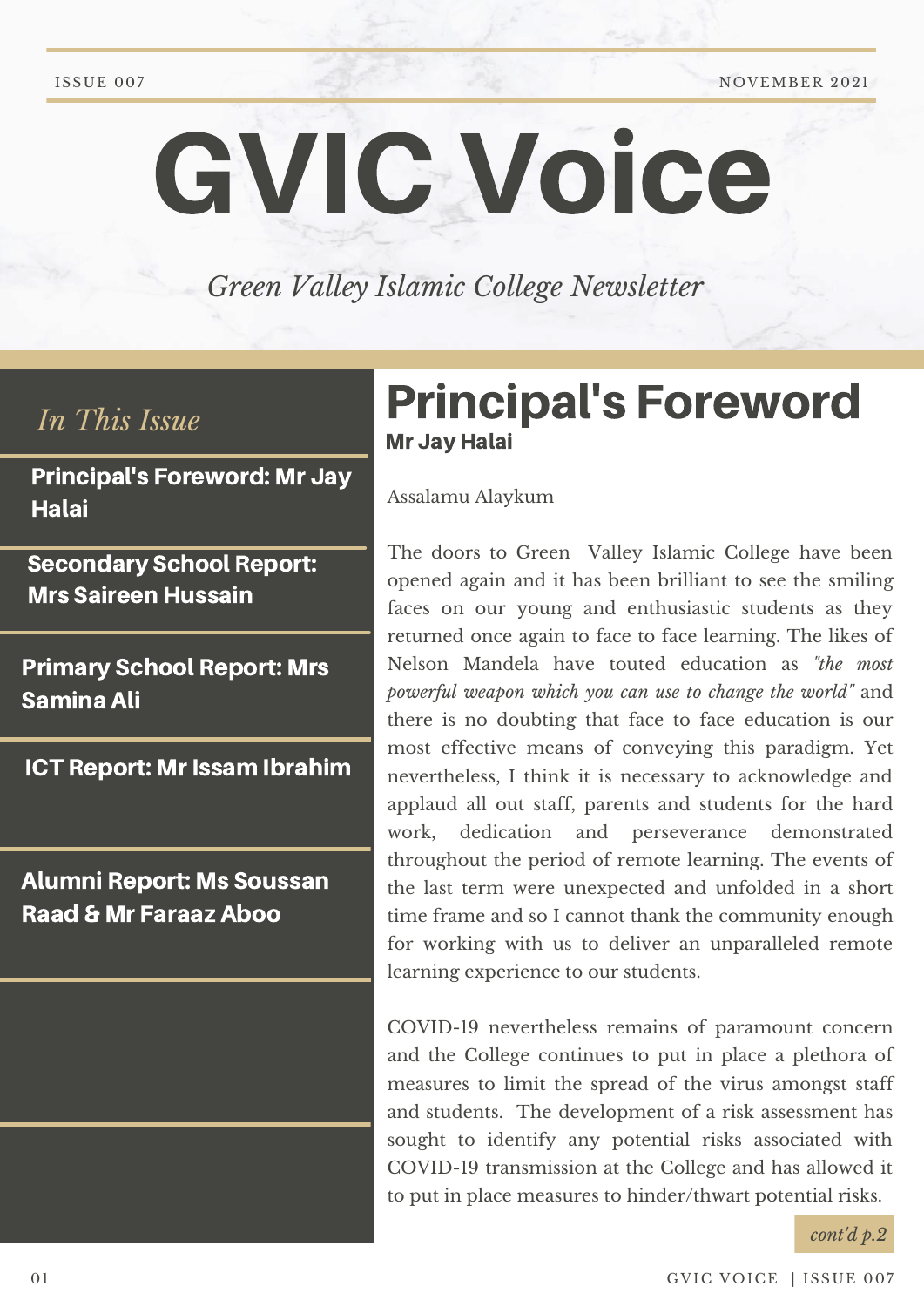Additionally, the College is continuing with its robust digital transformation and is progressing full steam ahead. All rooms have now been equipped with Interactive Flat Panels (IFP's) which will revolutionise the way teaching takes place; facilitating the provision of deep learning initiatives and improving the teaching and learning at the College. The deployment of the Interactive Flat Panels addresses another step in the digital transformation taking place at the College with the view to transform the way our students learn and provide them with the opportunities that they may have never had before. A big thanks goes out to our IT team who have been a central element in this digital transformation and who continue to strive to improve the use of technology in teaching and learning at Green Valley Islamic College.

The Year 12 exam season is also upon us and I would like to wish our Year 12 students the best of luck in their upcoming HSC exams. The hard work, effort and determination that you have put in over the last 13 years of education will ultimately come to a conclusion over the next 3 weeks and I have full trust that you will give it your all and achieve the best that you can. You have had to endure what has undoubtedly been one of the toughest HSC experiences to date and I know that the courage and perseverance that you have demonstrated over the past year will put you in good stead going into this HSC period and post HSC, in your tertiary/vocational education. Best of luck!

The College is also proud to announce that the long awaited name change to Minarah College will occur as of January 1, 2022, whilst the new uniform will be introduced at the start of 2023. We hope you will join us in welcoming this new era.

I would like to extend my thanks once again to all the Green Valley Islamic College stakeholders for their ongoing support and remind all stakeholders; staff, parents and students, that the College remains open and is here to attend to any queries or questions you may have.

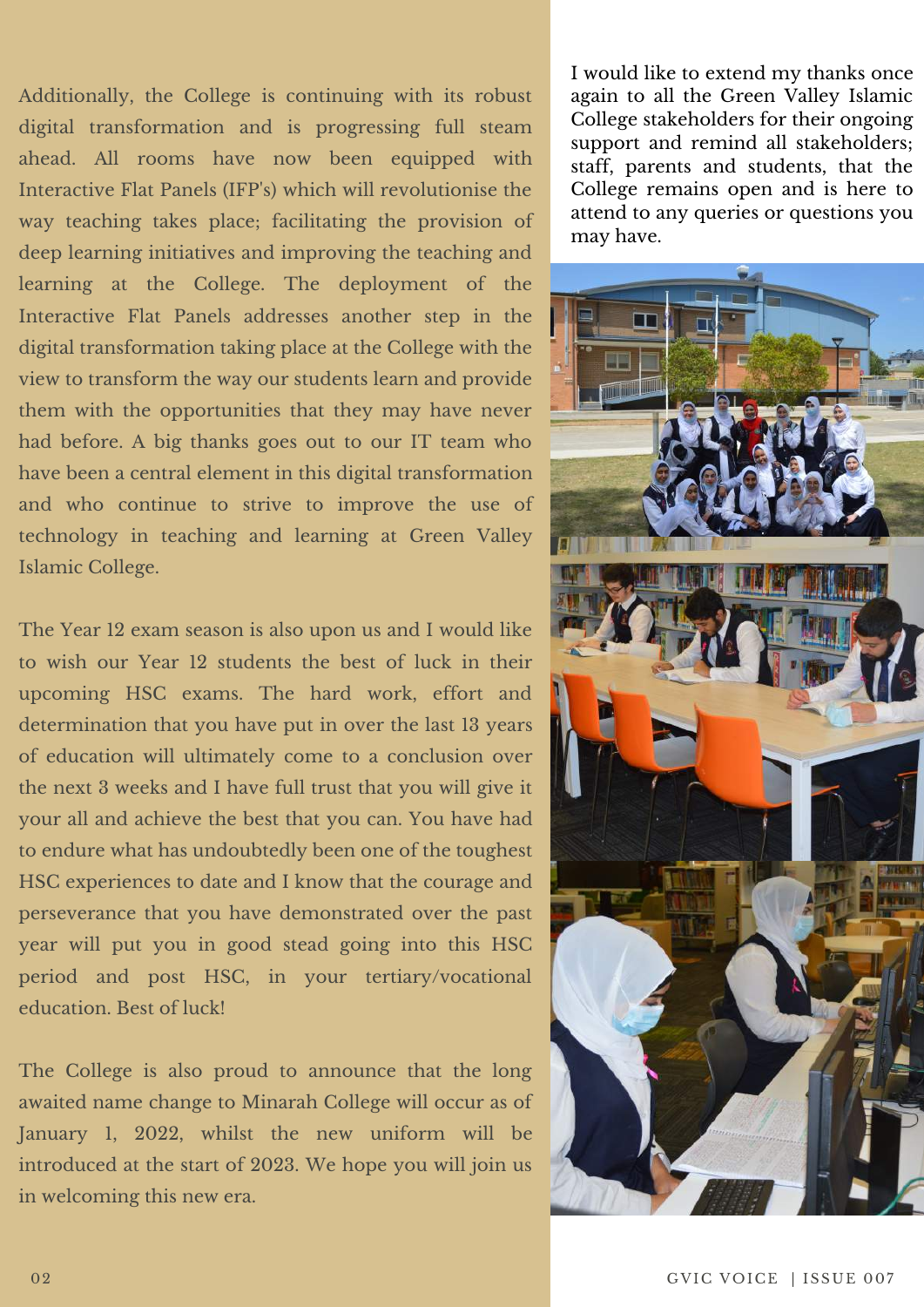# **Secondary Report**

#### **Ms Saireen Hussain**

#### **Deputy Principal Teaching and Learning**

Dear Parents/Guardians

#### Assalamu Alaykum

Alhumdulillah! team GVIC is back on the school grounds. Although great effort, hard work, and dedication were put in place for online teaching and learning, the school experience of the chatter and smiles of students and the interaction in the classroom demonstrates the real passion and vibrancy of teaching and learning.

As we embark on the process of completing our syllabus and preparing for the end of the year examination, we salute the resilience of parents, teachers, and students in withstanding the pressures of testing times and supporting each other to stand united for the return to face-to-face teaching. Together we joined hands in shaping the future of the students.

Students have transitioned well to the school environment and we are keen to see them through this year and hopefully without any disruptions. Year 10 will be sitting their Yearly Examinations starting on the 8th of November, followed by Year 7-9 commencing on the 15th of November. Please ensure your child/ren is revising and preparing for their examination.



Year 12 students have been on study break this week and will be sitting their HSC next week. We pray that each student is successful in excelling in their examinations and getting entry into university courses of their choice. Insha Allah, we hope to see all Year 12 parents and students attending the graduation ceremony on the 15th December. Further details will be emailed next week.

It is heartening to see that even in the events of hard times, we have inspirational and dedicated people in our institution who donated generously on Pink Ribbon Day; \$1234 was raised for the National Breast Cancer Foundation.

On another note, I encourage students, teachers, and parents to become more avid readers. Read literature books that interest you. Many biographies are out which provide a glimpse of the lives of famous people and portray their experiences, struggles, and demonstration of resilience which has moulded them to be the person they are today. Reading is one tool that improves your vocabulary, literacy, and command of knowledge and language that you will need in all facets of life. As stated by Emilie Buchwald; a teacher and award-winning author "Children are made readers on the laps of their parents." Thus, the passion for reading has to be developed at a very young age and I urge you all to bring back the culture of reading.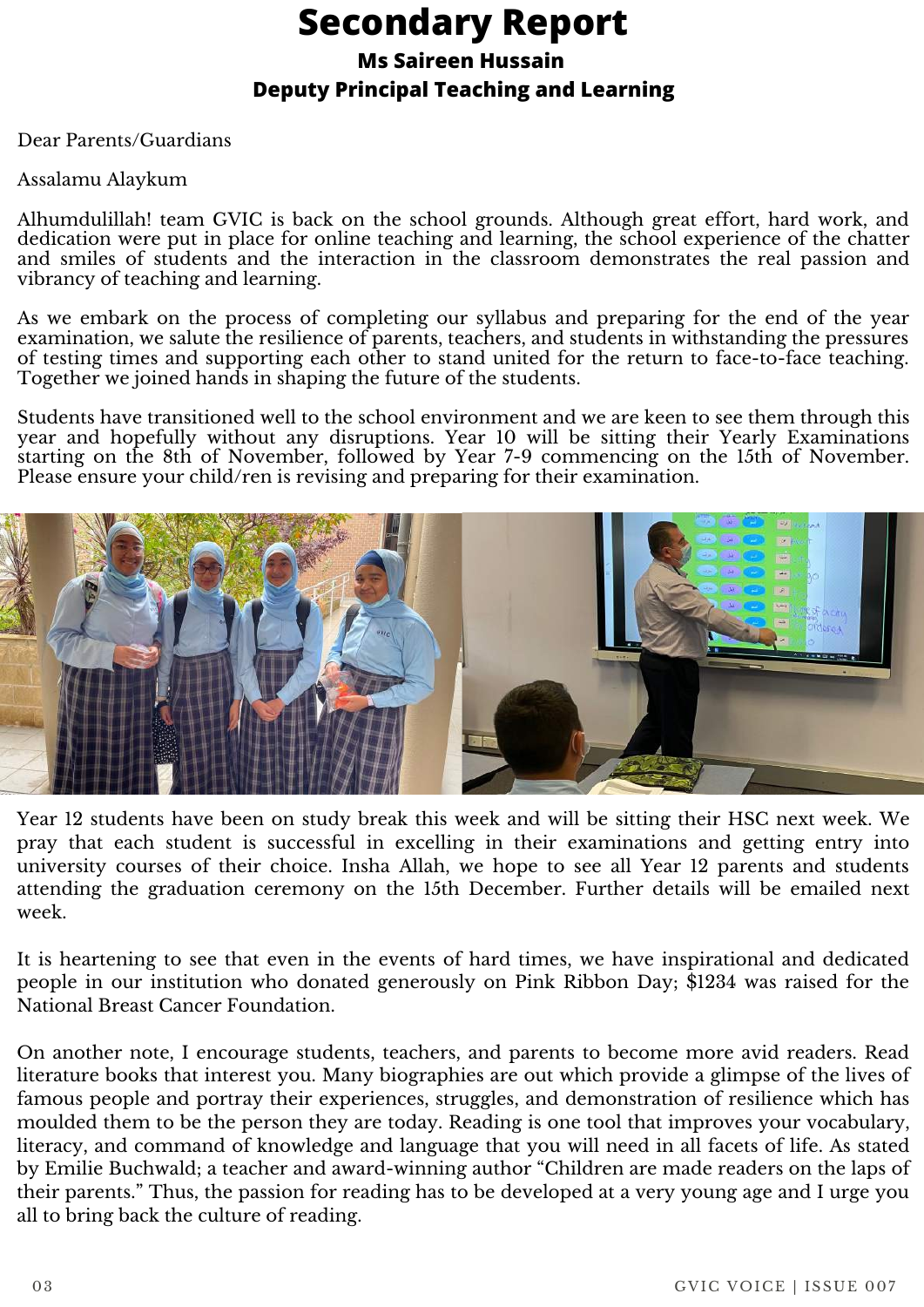

**Primary Report**

**Ms Samina Ali Deputy Principal Primary**



Dear Parents/Guardians

Assalamu Alaykum

Alhamdulillah, GVIC's playgrounds are once again filled with the laughter of students happily playing and learning together, reflecting the conducive and supportive environment that we are keen on providing. The transition from remote to face-to-face delivery of lessons has been very smooth so far and we are very grateful to the parents who have helped their children to settle in remarkably well. In terms of how the learning was being facilitated by the parents during remote learning, once again I sincerely thank parents for doing a great job as the learning gaps observed so far are not that alarming and with the wonderful team of Learning Enrichment Aides and through the enhanced teaching by the dedicated class teachers, the intervention will ensure learning gaps are adequately addressed.

The school has undertaken a new approach for conducting assessments which are now not restricted to one week and are rather spread out over several weeks, commencing from Week 5. Therefore, Assessment Planner has been submitted to parents to keep a track of key dates. Please contact your child's class teacher if you have any concerns regarding the assessment. As parents, if you are planning to guide your children in getting ready for the assessment, the Assessment Planner will help you to develop a timeline. Students will be allowed to take their notes and work samples home to revise.

Students of all ages require a strong foundation of Literacy skills as English is the medium of instruction for all key learning areas. Parents are being encouraged to ensure students engage in Reading tasks on a daily basis and lower primary will benefit from parents reading to their children. Most of our students are currently enrolled in Reading Eggs which provides opportunities for students to develop the following Super Six Comprehension Strategies, which parents can also use to guide their children:





04 GVIC VOICE | ISSUE 007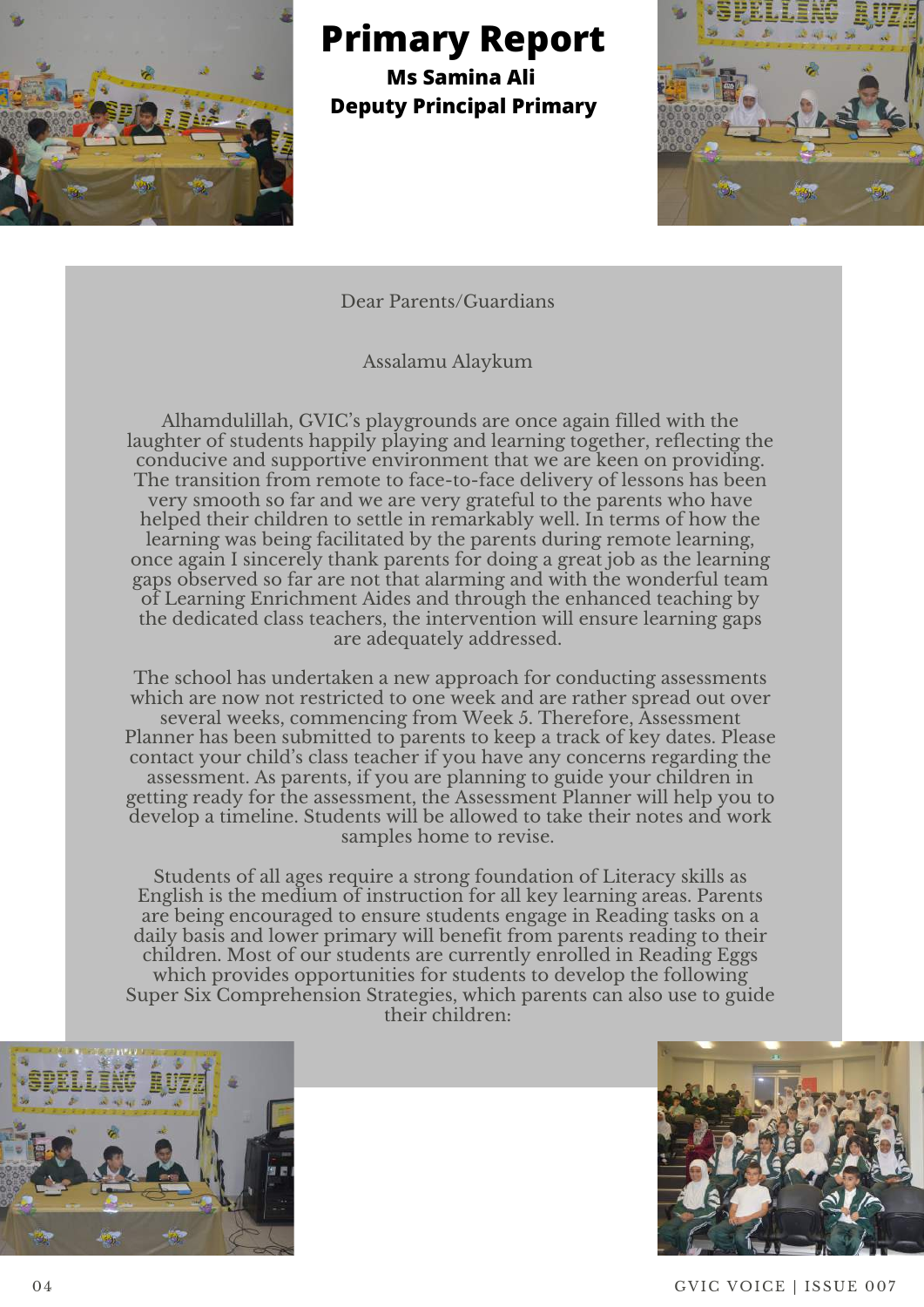| Predictions - students use<br>graphics, cover, title, and other<br>cues to anticipate what will be<br>read           | Making Connections - text to text<br>(another book), text to self (similar<br>experience), and text to the world        |
|----------------------------------------------------------------------------------------------------------------------|-------------------------------------------------------------------------------------------------------------------------|
| Questioning – pose and answer<br>questions that clarify meaning and<br>promote a deeper understanding<br>of the text | Monitoring - students learn to stop<br>and think about the text and know<br>what to do when the meaning is<br>disrupted |
| Visualising - create mental images<br>from the text they read, view, or<br>hear                                      | Summarising – extract key ideas<br>from the text                                                                        |

We can motivate students to enjoy engaging in mathematical learning experiences by using the following tips that have been adapted from NESA guide to parents:

- Solve mathematical problems with your child, discussing and comparing different strategies. Remember that there may be several ways to solve the same problem
- Encourage your child to try different strategies when solving problems, including the use of diagrams, and to check solutions for accuracy
- Provide opportunities for your child to investigate mathematical ideas such as estimating, probability, 2D, 3D.
- Use the language of mathematics-words like under, bigger, faces, prism, estimate, etc.
- Show your child the mathematics that is all around them, such as money, maps, distances, patterns, time.
- Discuss the mathematics your child has learned at school
- Show your child the mathematics that people use every day, for example, measurement in cooking, money for shopping.
- Play games that involve numbers, money, dice, and time
- Use technology, including calculators and computers to solve problems, and graphics programs to create shapes

Most importantly, parents can help their children to develop a studious learning approach to schooling by getting them into the routine of doing more than just homework, either that be Reading, learning via e-resources such as Mathletics or Reading Eggs/ Eggspress.

Students require a quiet study corner and a study timetable which they can follow. Celebrating their small successes is key to ensuring that learning is fun and rewarding. May Allah SWT continue to give us strength and vigour to provide the opportune learning experiences to our students.



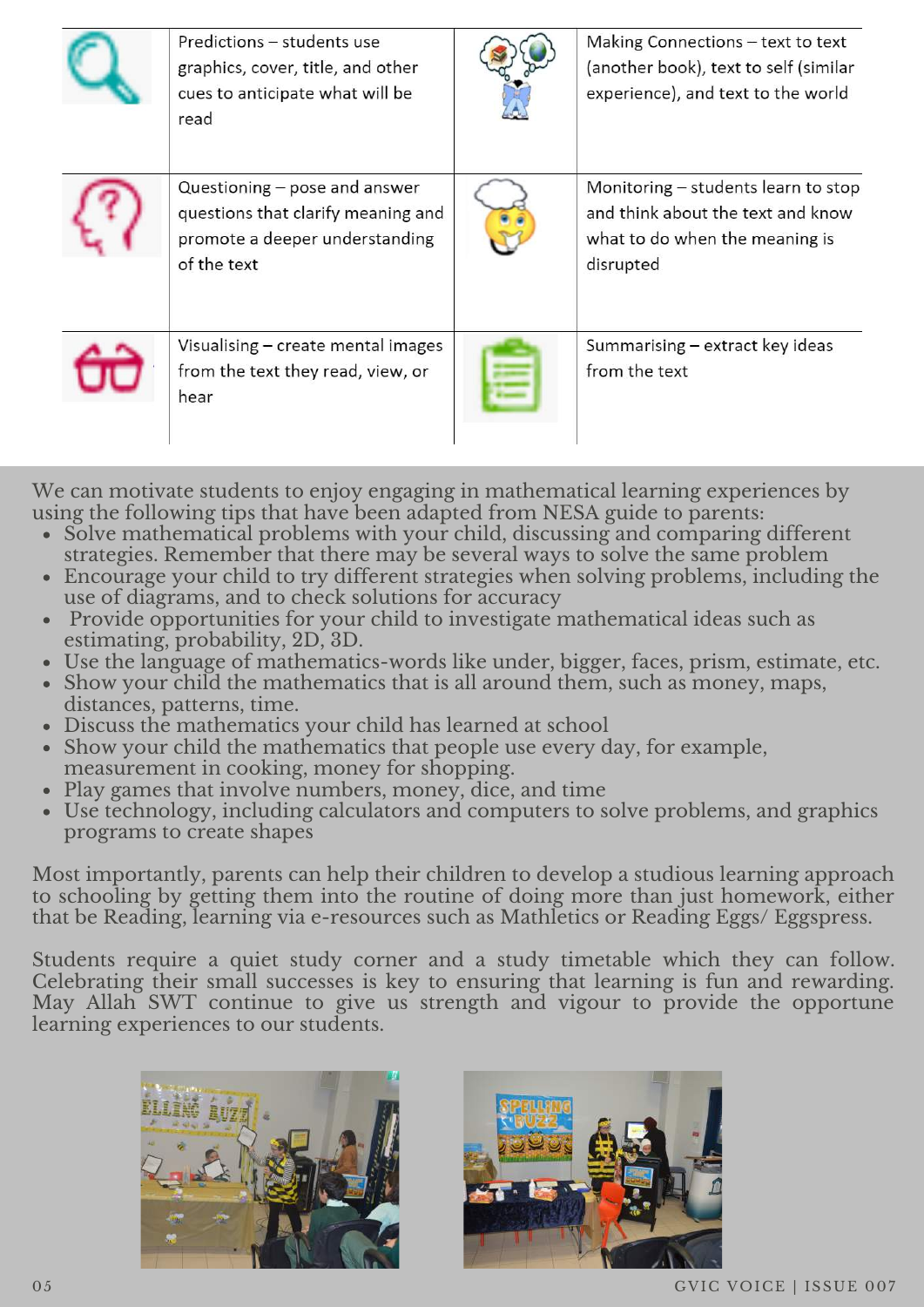### **ICT Report Mr Issam Ibrahim Head of IT**

Dear Parents/Guardians

Assalamu Alaykum,

**Largest SMART Interactive Flat Panel (IFP) Deployment in the shortest period in the South-Western Sydney Region.**

GVIC has invested in and deployed 61 x 86" SMART MX Interactive Flat Panel (IFP) across our school for all our Primary and Secondary classes to become a driving force in school pedagogies and to deliver 21st Century education.

This is one of many other ICT initiatives that are part of our rapid school digital transformation roadmap to enhance our technological teaching and learning capabilities.

**GVIC introduces World-leading school educational video learning resource platform**

ClickView is the leading video content resource for primary schools, secondary schools and tertiary settings. Now GVIC students can access visually stunning, curriculum-aligned video content and teacher resources, plus contextual on-demand TV, our own video library and interactive question layers for formative assessment. Trusted by over4,900 schools, TAFEs and universities, in collaboration with the Library we now provide worldclass video content for effective teaching and learning at the fingertips of educators and students.